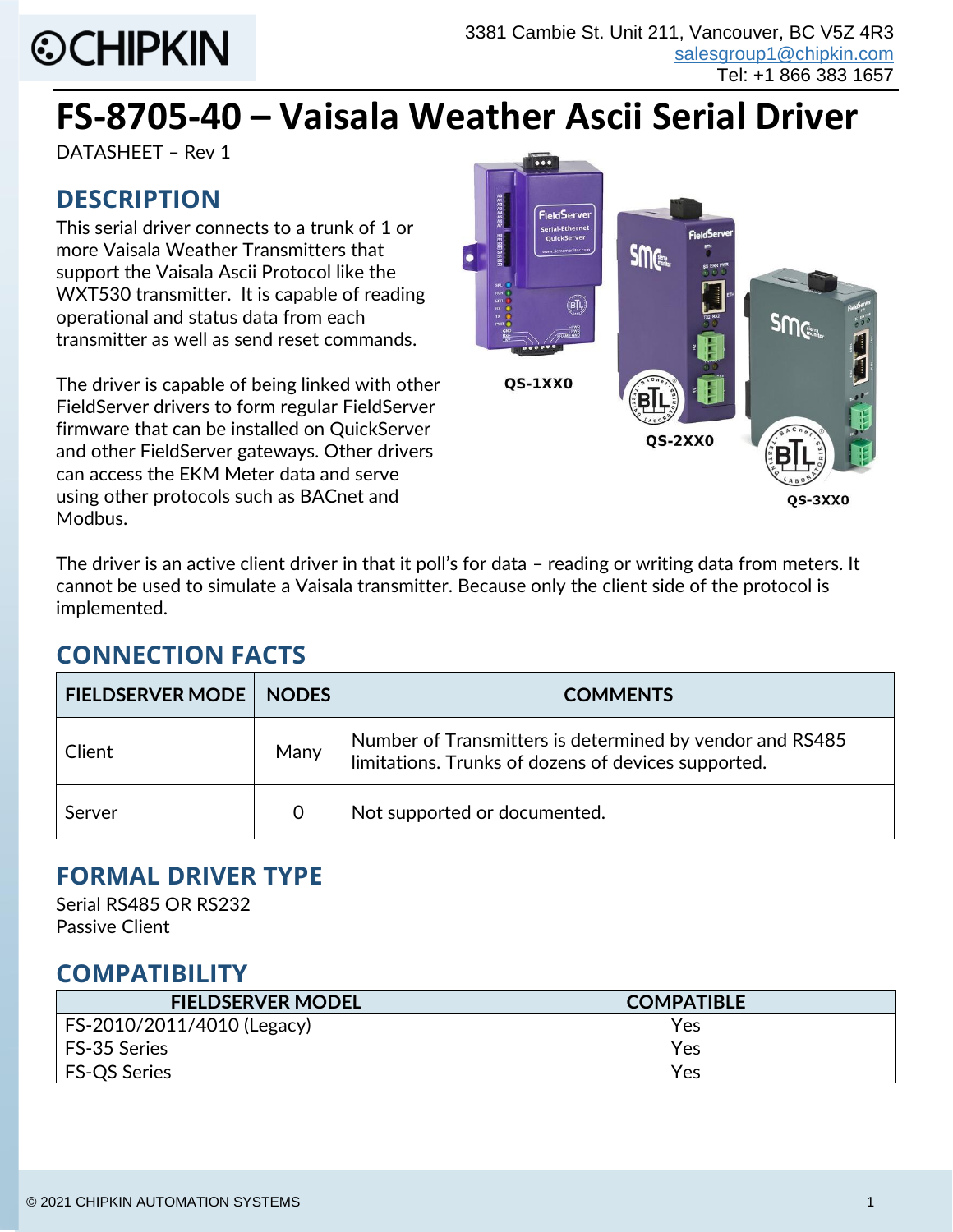# **CONNECTION INFORMATION**

| <b>Connection Type:</b><br><b>Baud Rates:</b>       | <b>RS485 or RS232</b><br>Driver Supports: 9600; 19200; 28800; 38400; 57600 Baud. |
|-----------------------------------------------------|----------------------------------------------------------------------------------|
| Data Bits:                                          | Driver Supports: 7,8                                                             |
| Stop Bits:                                          | Driver Supports: 1,2                                                             |
| Parity:                                             | Driver Supports: Odd, Even, None                                                 |
| Hardware Interface:<br><b>Multidrop Capability:</b> | N/A There is no flow control<br>Yes                                              |

#### **DEVICES TESTED**

| <b>DEVICE</b> | <b>TESTED (FACTORY, SITE)</b>                  |
|---------------|------------------------------------------------|
| <b>None</b>   | 2019 Oct Chipkin Offices.                      |
|               | Tested against data stream captured from site. |
|               | (This section of the manual may be obsolete.   |
|               | This driver might have field experience by now |
|               | because it was ordered for a project. Ask our  |
|               | sales department.                              |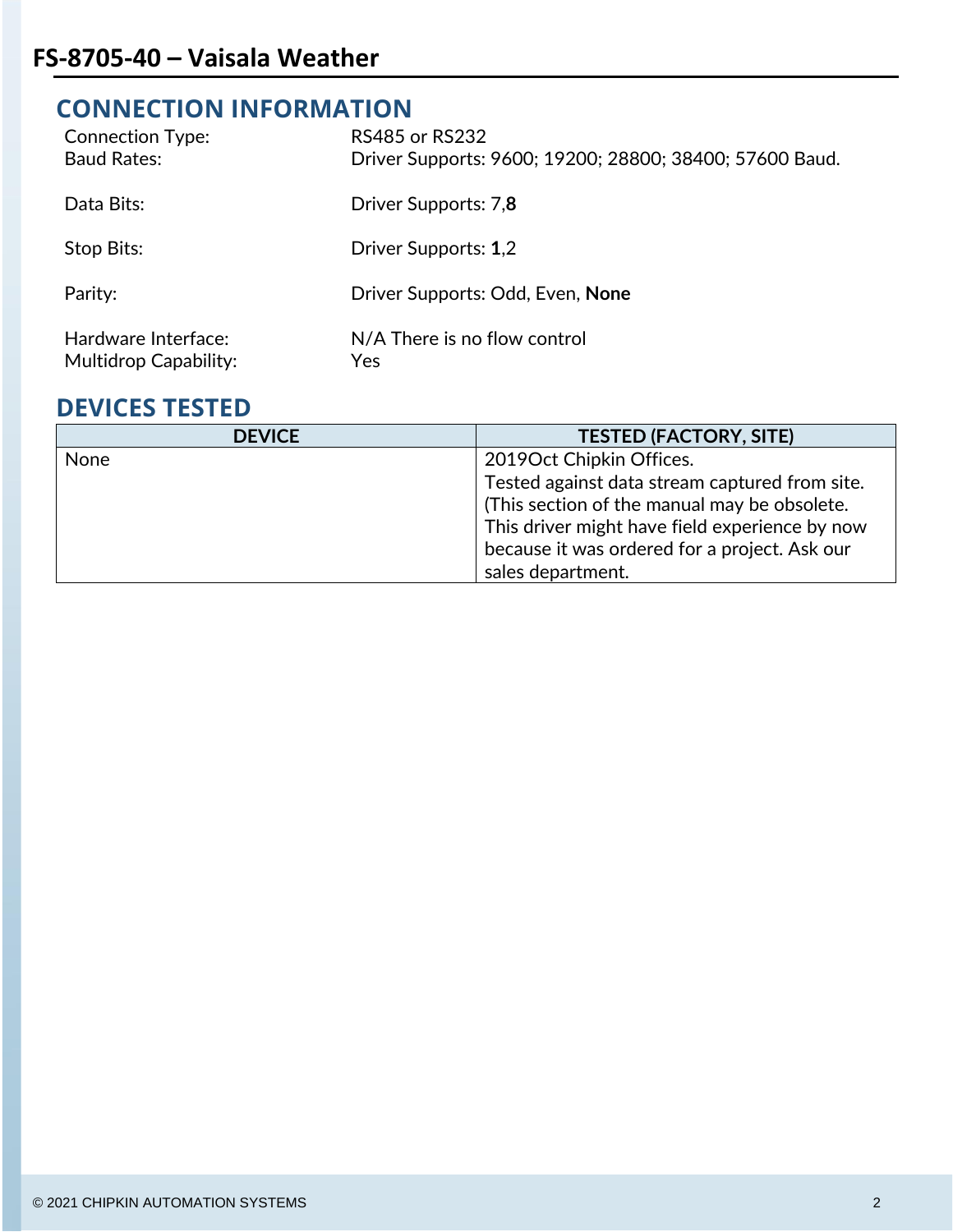# **CONNECTION CONFIGURATIONS**

Multiple upstream protocols and connection supported. See list of FieldServer Drivers.



**Vaisala Weather Ascii**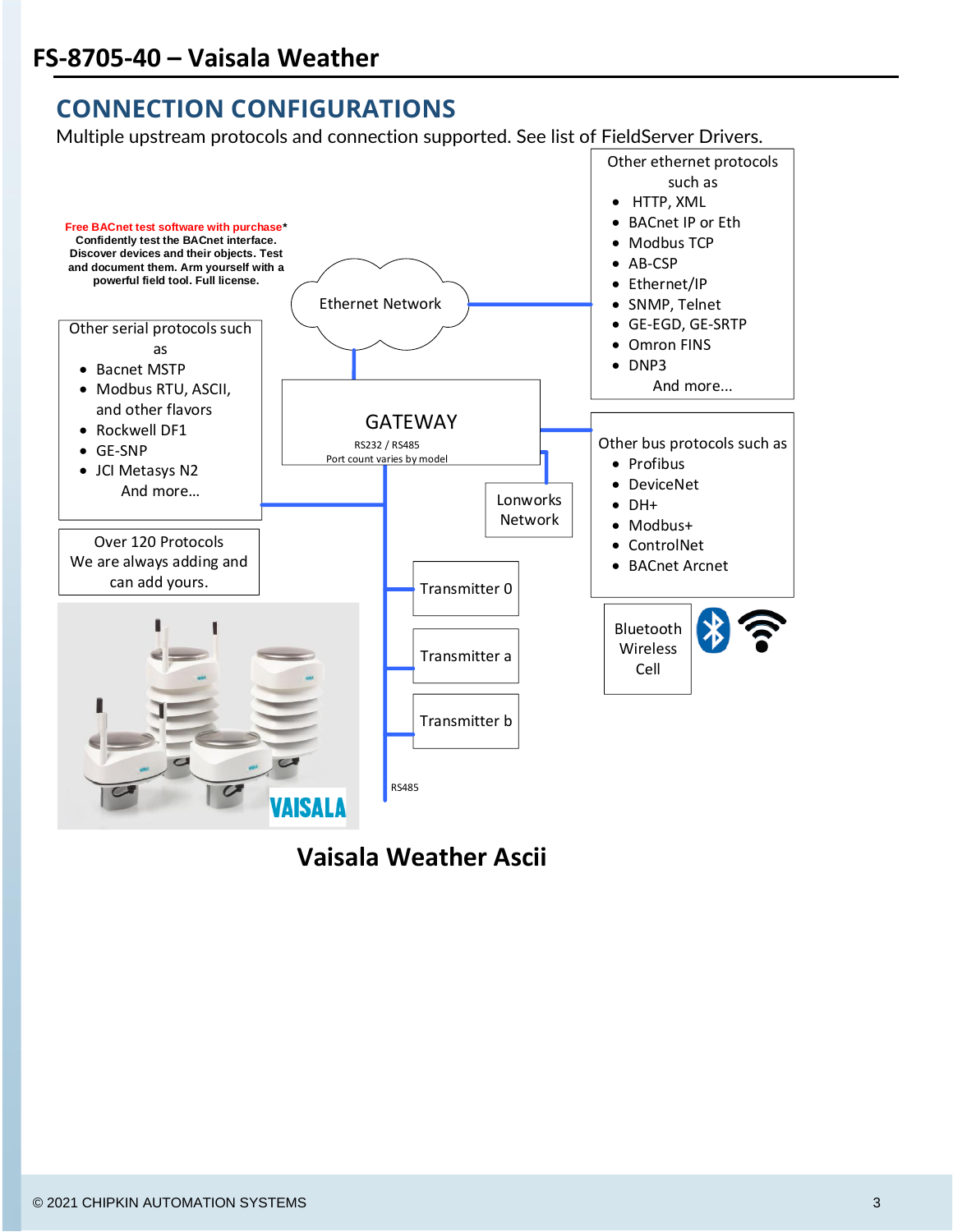## **PROTOCOL SERVICES SUPPORTED / NOT SUPPORTED**

| <b>PROTOCOL SERVICE</b>                         | <b>SUPPORTED</b>                 |  |
|-------------------------------------------------|----------------------------------|--|
| Reset                                           |                                  |  |
| This command performs software reset on the     |                                  |  |
| device.                                         | Yes                              |  |
| <b>Precipitation Counter Reset</b>              |                                  |  |
| This command resets the rain and hail           |                                  |  |
| accumulation and duration parameters Rc, Rd,    |                                  |  |
| Hc, and Hd.                                     | Yes                              |  |
| <b>Precipitation Intensity Reset</b>            |                                  |  |
| This command resets the rain and hail intensity |                                  |  |
| parameters Ri, Rp, Hi, and Hp                   | Yes                              |  |
| <b>Measurement Reset</b>                        |                                  |  |
| This command interrupts all ongoing             |                                  |  |
| measurements except rain measurement and        |                                  |  |
| restarts them                                   | Yes                              |  |
| <b>Combined Data Message</b>                    |                                  |  |
| This command requests all individual messages   |                                  |  |
| aR1, aR2, aR3, and aR5 with one command.        | Yes                              |  |
| <b>Wind Data Message</b>                        | Yes as part of the combined data |  |
|                                                 | message                          |  |
| Pressure, Temperature and Humidity Data         | Yes as part of the combined data |  |
| <b>Message</b>                                  | message                          |  |
| <b>Precipitation Data Messag</b>                | Yes as part of the combined data |  |
|                                                 | message Note 1                   |  |
| Composite Data Message Query                    | No. Use Combined Data Message    |  |
|                                                 | Instead                          |  |
| <b>Automatic Mode</b>                           | Not supported. If you need this  |  |
|                                                 | feature ask our sales dept.      |  |
|                                                 |                                  |  |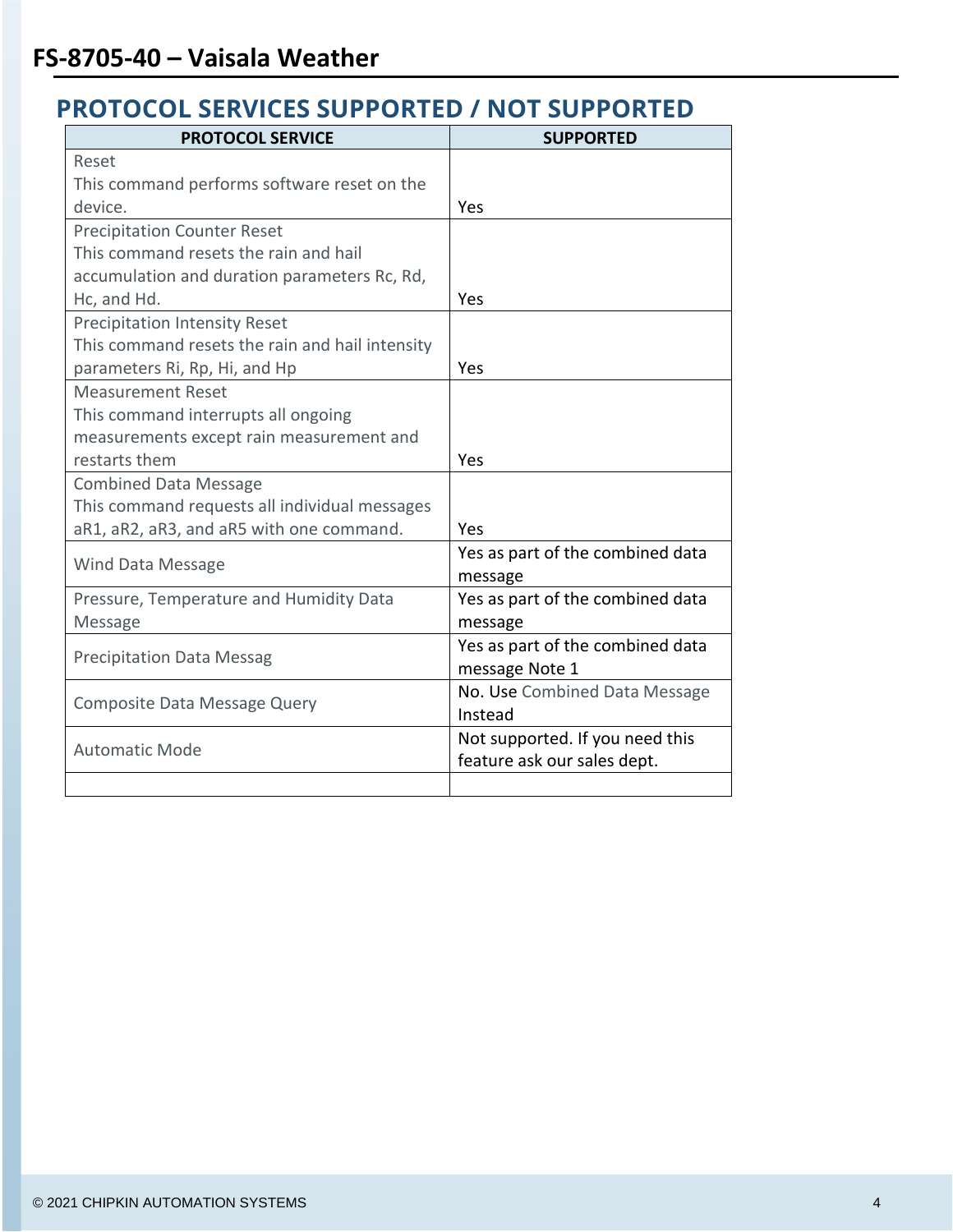#### **AVAILABLE DATA**

The 'Info' field data is not available.

| Sn        | Wind speed minimum            |
|-----------|-------------------------------|
| Sm        | Wind speed average            |
| <b>Sx</b> | Wind speed maximum            |
| Dn        | Wind direction minimum        |
| Dm        | Wind direction average        |
| Dx        | Wind direction maximum        |
| Pa        | Air pressure                  |
| Ta        | Air temperature               |
| Тp        | Internal temperature          |
| Ua        | Relative humidity             |
| <b>Rc</b> | Rain accumulation             |
| Rd        | Rain duration                 |
| Ri        | Rain intensity                |
| Rp        | Rain peak intensity           |
| Hd        | Hail duration                 |
| Hp        | Hail peak intensity hits/cm2h |
| Th        | Heating temperature °C        |
| Vs        | Supply voltage V V            |
| Vr        | 3.5 V ref. voltage V V        |
| Hp        | Hail peak intensity hits/cm2h |
| Th        | <b>Heating temperature</b>    |
| Vs        | Supply voltage                |
| Vr        | 3.5 V ref. voltage            |

#### **HOW DATA IS STORED**

When a driver task is executed, it will result in a response from the Meter. This data in the responses in extracted and is stored in the gateways internal Data Arrays. Any item in any Data Array can be mapped onto a data object of another protocol.

Most of the protocol services result in responses which contain a number of data items and thus this data is stored in a number of consecutive locations in a Data Array. The exact mapping and storage is documented in the driver manual.

If any of the data set is not required in the other protocol, then do not connect it to a data object in the other protocol.

Data can be scaled, manipulated, converted using internal gateway functions.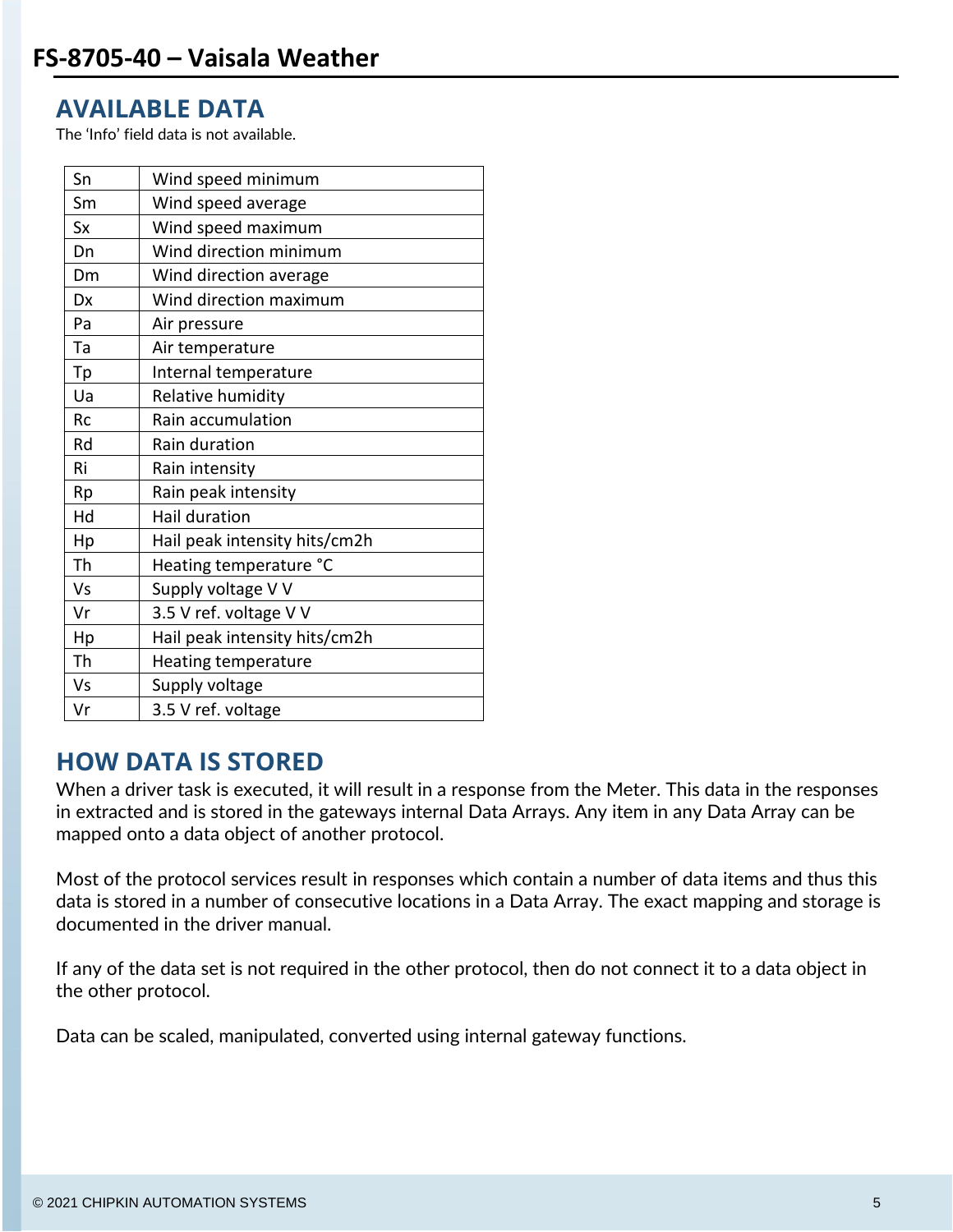

#### **SENDING COMMANDS TO THE METER**

These commands can be triggered.